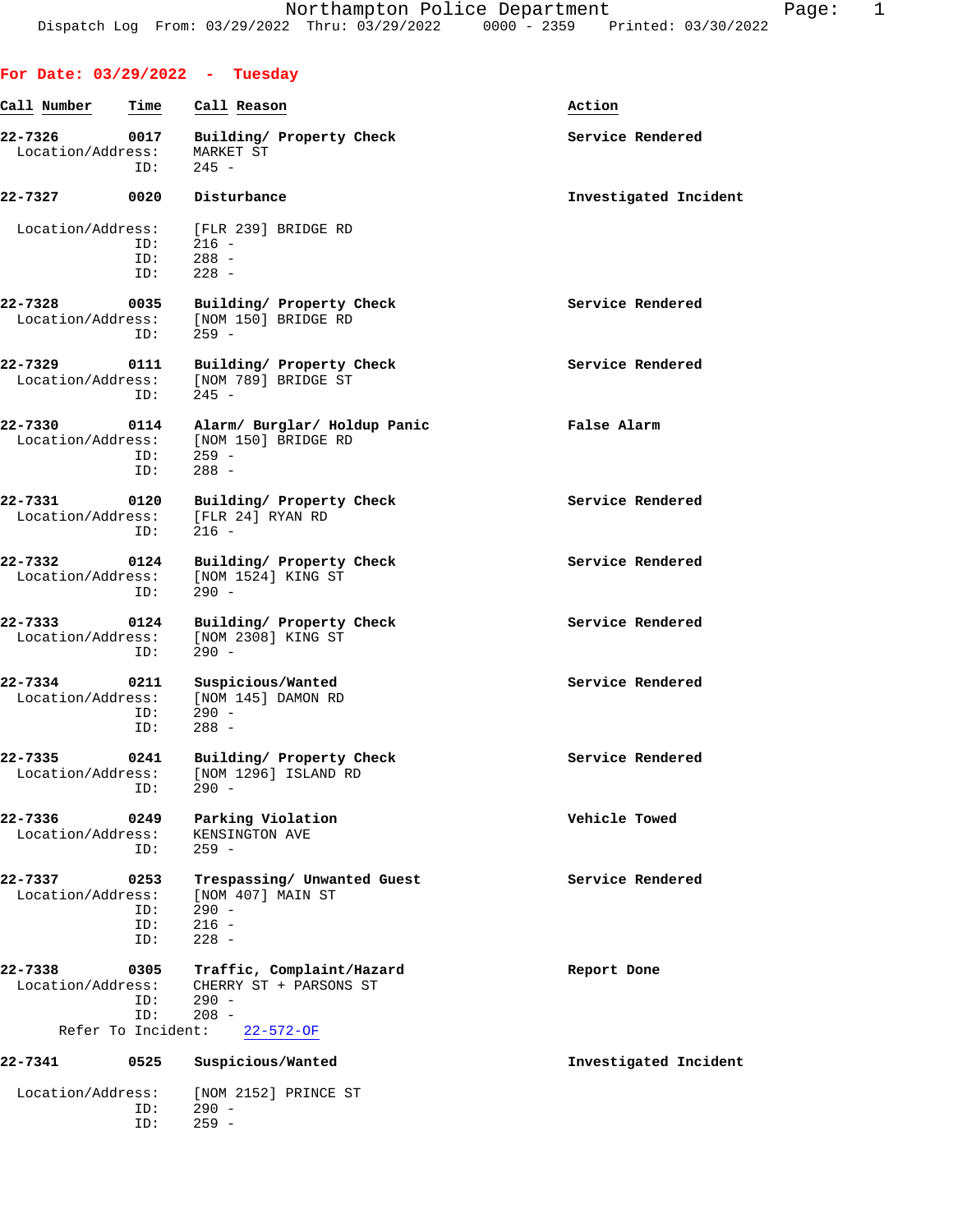| 22-7342            | 0721                    | Investigation                                    | Arrest Female 18yrs & Over |
|--------------------|-------------------------|--------------------------------------------------|----------------------------|
| Location/Address:  |                         | [NOM 2886] N ELM ST                              |                            |
|                    | ID:                     | $243 -$                                          |                            |
|                    | ID:                     | $191 -$                                          |                            |
|                    | ID:                     | $270 -$                                          |                            |
|                    | ID:                     | $243 -$                                          |                            |
|                    | ID:                     | $261 -$                                          |                            |
|                    | ID:                     | $COR01 -$                                        |                            |
|                    | ID:                     | $262 -$                                          |                            |
|                    | ID:                     | $270 -$                                          |                            |
|                    | ID:<br>Refer To Arrest: | $263 -$                                          |                            |
|                    |                         | $22 - 116 - AR$                                  |                            |
| 22-7344            | 0808                    | Disturbance                                      | Investigated Incident      |
| Location/Address:  |                         | [FLR 1520] BURTS PIT RD                          |                            |
|                    | ID:                     | $262 -$                                          |                            |
|                    | ID:                     | $261 -$                                          |                            |
| 22-7346            | 0843                    | Theft/ Larceny                                   | Investigated Incident      |
| Location/Address:  |                         | [NOM 2397] N ELM ST                              |                            |
|                    | ID:                     | $261 -$                                          |                            |
| 22-7350            | 0907                    | Damage/ Vandalism                                | Report Done                |
| Location/Address:  |                         | [NOM 1756] N KING ST                             |                            |
|                    | ID:                     | $170 -$                                          |                            |
| Refer To Incident: |                         | $22 - 575 - OF$                                  |                            |
| 22-7353            | 0939                    | Traffic, Complaint/Hazard                        | Area Search Negative       |
| Vicinity of:       | ID:                     | [FLR 183] SPRING ST<br>$189 -$                   |                            |
| 22-7356            | 1009                    | Property, Lost/Found                             | Report Done                |
| Location/Address:  |                         | [NOM 2314] CONZ ST                               |                            |
| Refer To Incident: | ID:                     | $191 -$<br>$22 - 576 - OF$                       |                            |
| 22-7359            | 1100                    |                                                  | Service Rendered           |
| Location/Address:  |                         | Trespassing/ Unwanted Guest<br>[NOM 254] KING ST |                            |
|                    | ID:                     | $191 -$                                          |                            |
|                    | ID:                     | $170 -$                                          |                            |
|                    |                         |                                                  |                            |
| 22-7361            | 1121                    | Investigation                                    | Service Rendered           |
| Location/Address:  |                         | [NOM 1974] MUSANTE DR                            |                            |
|                    | ID:                     | $263 -$                                          |                            |
|                    | ID:                     | $243 -$                                          |                            |
| 22-7367            | 1353                    | Assault*                                         | Report Done                |
| Location/Address:  |                         | [NOM 188] CENTER ST                              |                            |
|                    | ID:                     | $263 -$                                          |                            |
|                    |                         |                                                  |                            |
| 22-7368            | 1400                    | Theft/ Larceny                                   | Report Done                |
| Location/Address:  |                         | BRIDGE ST                                        |                            |
| Refer To Incident: | ID:                     | $243 -$<br>$22 - 578 - OF$                       |                            |
|                    |                         |                                                  |                            |
| 22-7375            | 1611                    | Alarm/ Burglar/ Holdup Panic                     | Accidental Alarm           |
| Location/Address:  |                         | [NOM 2134] MAIN ST                               |                            |
|                    | ID:                     | $242 -$                                          |                            |
| 22-7376            | 1612                    | DISABLED MV                                      | Service Rendered           |
| Location/Address:  |                         | BRIDGE ST + SHERMAN AVE                          |                            |
|                    | ID:                     | $242 -$                                          |                            |
| 22-7378            | 1642                    | Disturbance                                      | Investigated Incident      |
|                    |                         |                                                  |                            |
| Location/Address:  |                         | [NOM 67] LOCUST ST                               |                            |
|                    | ID:                     | $277 -$                                          |                            |
|                    |                         |                                                  |                            |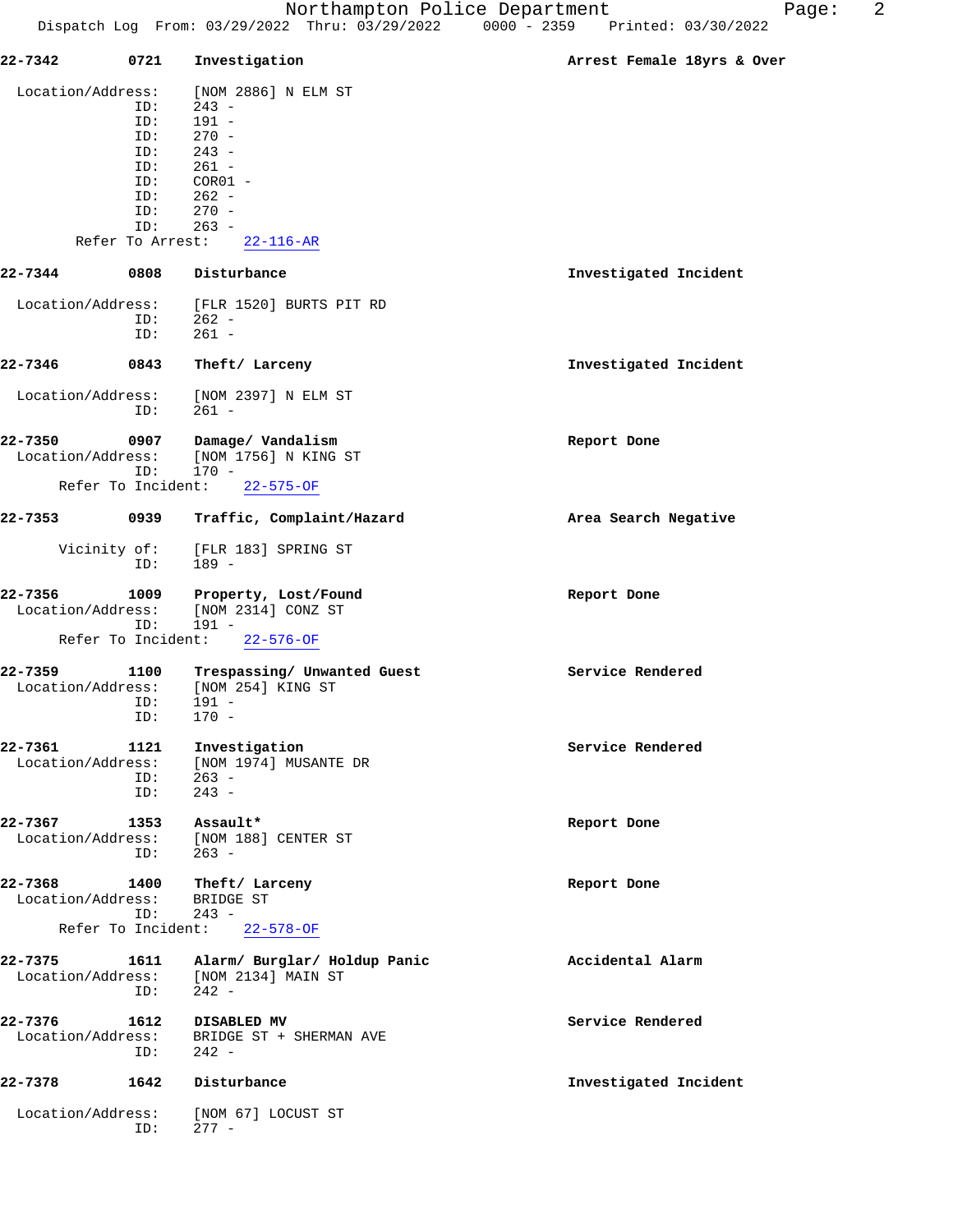|                              |                    | Northampton Police Department<br>Dispatch Log From: 03/29/2022 Thru: 03/29/2022 0000 - 2359 Printed: 03/30/2022 | 3<br>Page:            |
|------------------------------|--------------------|-----------------------------------------------------------------------------------------------------------------|-----------------------|
|                              | ID:<br>ID:         | $248 -$<br>$197 -$                                                                                              |                       |
| 22-7380                      | 1721               | Motor Vehicle Stop                                                                                              | Verbal Warning Given  |
| Location/Address:            | ID:                | ELM ST + VERNON ST<br>$248 -$                                                                                   |                       |
| 22-7381<br>Location/Address: | 1728<br>ID:        | Assault*<br>[NOM 1463] OLD FERRY RD<br>$242 -$                                                                  | Report Done           |
|                              | Refer To Incident: | $22 - 580 - OF$                                                                                                 |                       |
| 22-7382<br>Location/Address: | 1735<br>ID:<br>ID: | Trespassing/ Unwanted Guest<br>[NOM 810] MAIN ST<br>197 -<br>$277 -$                                            | Person Gone           |
| 22-7383                      | 1742               | Public Service, Check Welfare                                                                                   | Area Search Negative  |
|                              |                    |                                                                                                                 |                       |
| Location/Address:            | ID:                | [NOM 15] BRIDGE ST<br>$277 -$                                                                                   |                       |
| 22-7385                      | 1744               | Public Service, Check Welfare                                                                                   | Investigated Incident |
| Location/Address:            | ID:<br>ID:         | COOKE AVE<br>$197 -$<br>$248 -$                                                                                 |                       |
| 22-7386                      | 1829               | Traffic, Complaint/Hazard                                                                                       | Area Search Negative  |
| Location/Address:            | ID:                | STATE ST<br>$277 -$                                                                                             |                       |
| 22-7387                      | 1837               | Assist/ Service Calls                                                                                           | Investigated Incident |
| Location/Address:            | ID:<br>ID:<br>ID:  | [FLR] ICE POND DR<br>$248 -$<br>$197 -$<br>$242 -$                                                              |                       |
| 22-7391<br>Location/Address: | 2050<br>ID:        | Suspicious/Wanted<br>[LED 217] WATER ST<br>$287 -$                                                              | Report Done           |
|                              |                    | Refer To Incident: 22-581-OF                                                                                    |                       |
| 22-7392<br>Location/Address: | 2112<br>ID:        | Building/ Property Check<br>[NOM 263] KING ST<br>277 -                                                          | Service Rendered      |
| 22-7393<br>Location/Address: | 2116<br>ID:        | Building/ Property Check<br>[NOM 926] MAIN ST<br>$277 -$                                                        | Service Rendered      |
| 22-7394<br>Location/Address: | 2125<br>ID:        | Building/ Property Check<br>[NOM 2829] MAIN ST<br>$277 -$                                                       | Service Rendered      |
| 22-7395<br>Location/Address: | 2132<br>ID:        | Park and Walk<br>MAIN ST<br>$277 -$                                                                             | Service Rendered      |
| 22-7397<br>Location/Address: | 2137<br>ID:        | Traffic Enforcement/ Radar<br>KING ST + MYRTLE ST<br>$245 -$                                                    | Service Rendered      |
| 22-7400<br>Location/Address: | 2216<br>ID:        | Building/ Property Check<br>[NOM 180] N KING ST<br>$245 -$                                                      | Service Rendered      |
| 22-7402                      | 2321               | Investigation                                                                                                   | Person Gone           |